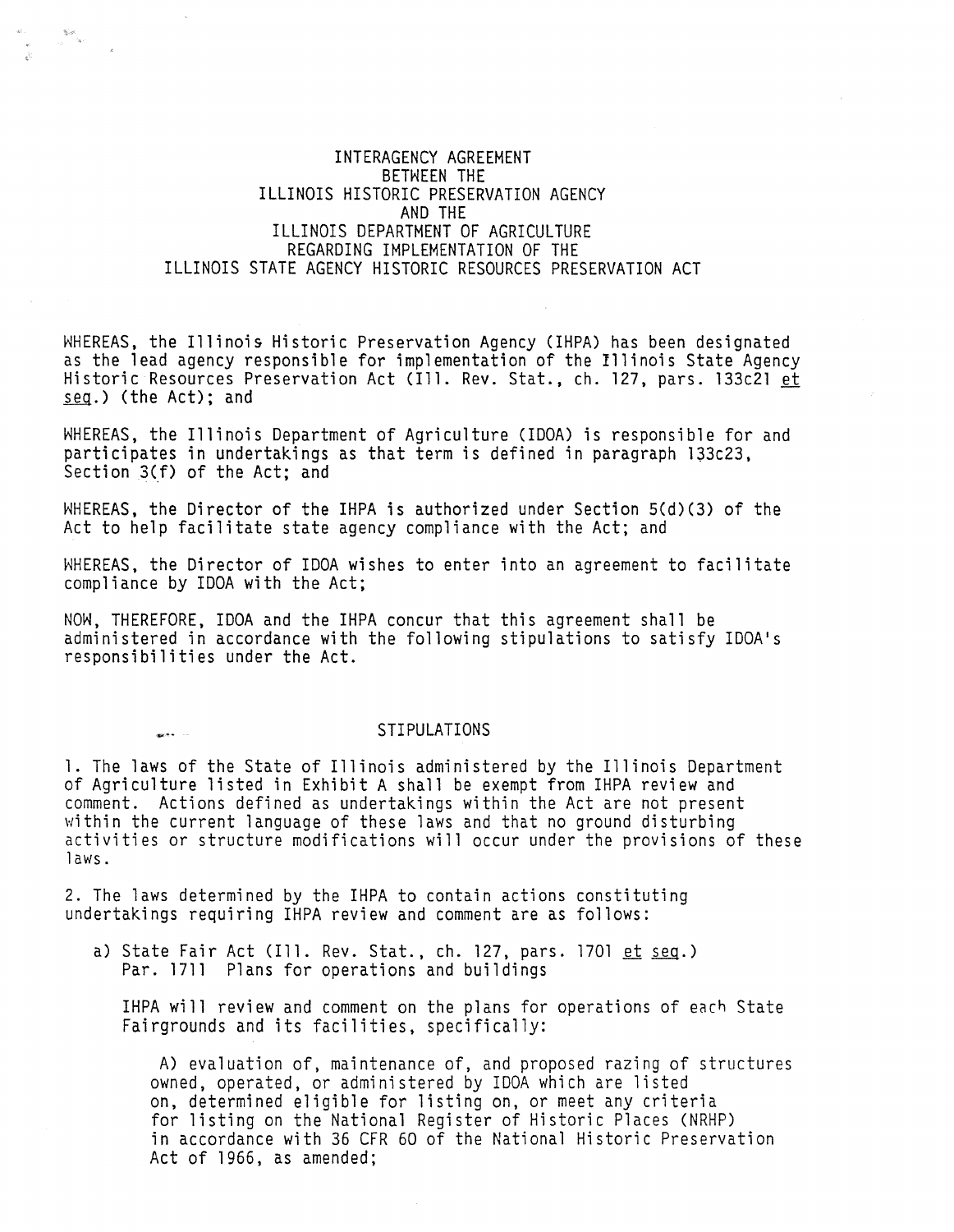B) new construction; and

 $\mathbb{R}^{\mathcal{S}}$  .

- C) long range building plan and program.
- b) Agricultural Fair Act (Ill. Rev. Stat., ch. 85, par 651  $et$  seg.) Par. 670 Use of appropriations - Restrictions Section 20

The IHPA will review and comment before improvements are made with funds from the Fair and Exposition Fund and the Agricultural Premium<br>Fund for the construction and maintenance of auditoriums, exposition Fund for the construction and maintenance of auditoriums, exposition buildings, viewing stands, barns, sewers, parking lots, and other related structures and grounds determined by IHPA to be eligible, or potentially eligible, for listing on the NRHP.

c) Illinois Fertilizer Act of 1961 (Ill. Rev. Stat., ch. 5, par. 55.l et  $seq.$ ) Par. 55.18a Location and operation, Section 18 (a) and (e)

IHPA will review and comment on the construction of facilities where the area of new construction is greater than one (1) acre in size or in areas of known archaeological resources designed for the storage, distribution, and containment of anhydrous ammonia and commercial fertilizers and commercial pesticides.

d) Production Agriculture Research Programs (Ill. Rev. Stat. ch. 5, par.<br>2551 et seg.) Par. 2551, Section 3 Allocation of Funds

IHPA will be notified by IDOA when appropriated funds are allocated to the Colleges of Agriculture at Illinois State University, Southern Illinois University-Carbondale, the University of Illinois, and Western Illinois University for the purpose of improvement of facilities at the listed university's research farms and agricultural experiment stations.

e) Illinois Conservation Enhancement Act (Ill. Rev. Stat., ch. 5, par.<br>2401-1, et seg.)

IHPA will review and comment on any lands placed under conservation easement in accordance with this act.

f) Soil and Water Conservation District Act (Ill. Rev. Stat., ch. 5, par.<br>106 et seg.)

IHPA shall be notified by the IDOA of the following project types administered under the Illinois Soil Conservation Cost Share Program:

- 1. grass back and narrow ridge terrace systems within identified archaeological sites, and
- 2. broad based terrace systems.

Initial identification of archaeological sites will be the responsibility of Department of Agricultural or Soil Conservation Service personnel who conduct field inspections. If archaeological materials are present, this information will be submitted to IHPA on a standardized reporting form for determination of the site's eligibility for listing on the NRHP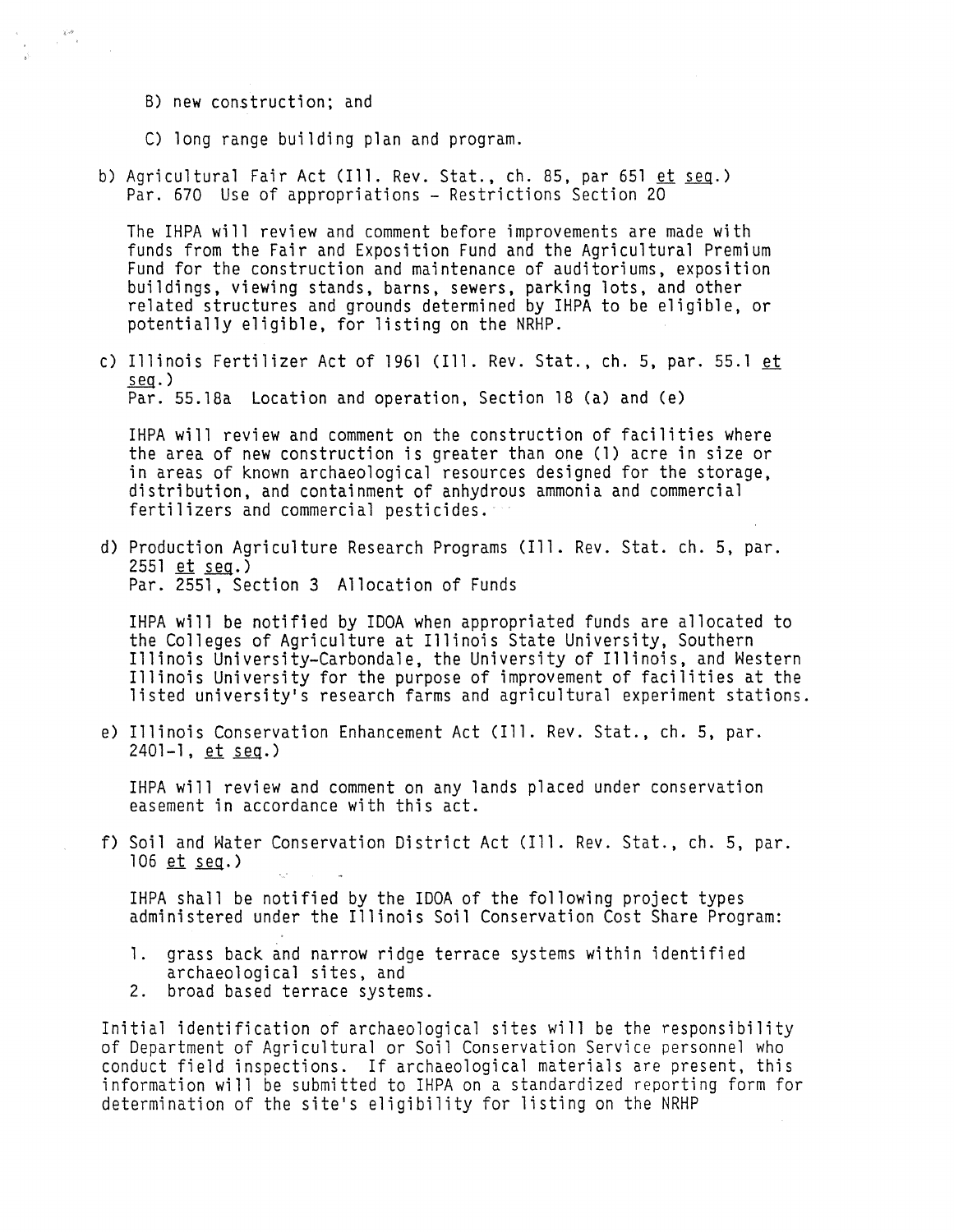The remaining project types including diversions, grassed waterways, grass back and narrow ridge terrace systems with no known archaeological resources, conservation tillage, contour farming, contour strip cropping, field border strips, field windbreaks, livestock exclusion, pasture and hay planting, critical area planting, and water control structures shall be considered to have no effect on historic properties and will not be reviewed by IHPA pursuant to the Act.

 $\approx \frac{1}{2} \sigma^2 \frac{1}{\sigma}$ 

If archaeological materials are located during project activities, all activities affecting the resource shall halt until consultation with IHPA is conducted to determine if archaeological investigations will be required.

3. IDOA agrees to establish an internal undertaking reporting procedure, and to designate an interagency liaison. This liaison will forward the undertaking notifications required under Stipulation 2 to the IHPA for review and comment in a timely manner. This notification shall include project description, project location/address, project area map, and project contact person's name and address.

4. IHPA will review amendments to laws administered by IDOA listed in Stipulation 2 and Exhibit A to determine if amended, added, or deleted sections change the status of IHPA review. Amended or added sections requiring review and comment by the IHPA will be added by section number to the list of laws in Stipulation 2. Laws no longer requiring IHPA review and comment by reason of pertinent section deletion will be added to the list of laws exempt from IHPA review indicated in Exhibit A.

5. IHPA will review all future enacted laws administered by IDOA to determine if actions presented shall constitute undertakings as defined in the Act. Those laws determined to contain classes of actions defined as undertakings will be added to the list presented in Stipulation 2 requiring IHPA review. Those laws having no actions defined as undertakings will be added to the list in Exhibit A.

6. IDOA concurs that general operational and contracted low expenditure maintenance on IDOA's NRHP structures is the responsibility of IDOA. IHPA and IDOA agree these maintenance activities are considered undertakings under par. 133c23 section 3(f) of the Act. IHPA and IDOA agree to the following concerning IDOA's maintenance procedures:

- a) Maintenance on IDOA's non-NRHP structures is exempt from IHPA review and comment.
- b) Maintenance on IDOA's NRHP structures to include; electrical, heating/ventilation and air conditioning systems, plumbing, replacement in-kind of missing or damaged glass, window caulking, exterior and interior painting, and replacement in-kind of other material, will be exempt from IHPA review and comment.
- c) IDOA will keep a log of IHPA exempted maintenance undertakings which will be submitted to the IHPA on a semi-annual basis for review. Such a log shall include project descriptions and justification for IDOA's determination of exempt status.
- d) Review and comment by the IHPA of IDOA's maintenance activities not exempted in parts a and b of this stipulation.